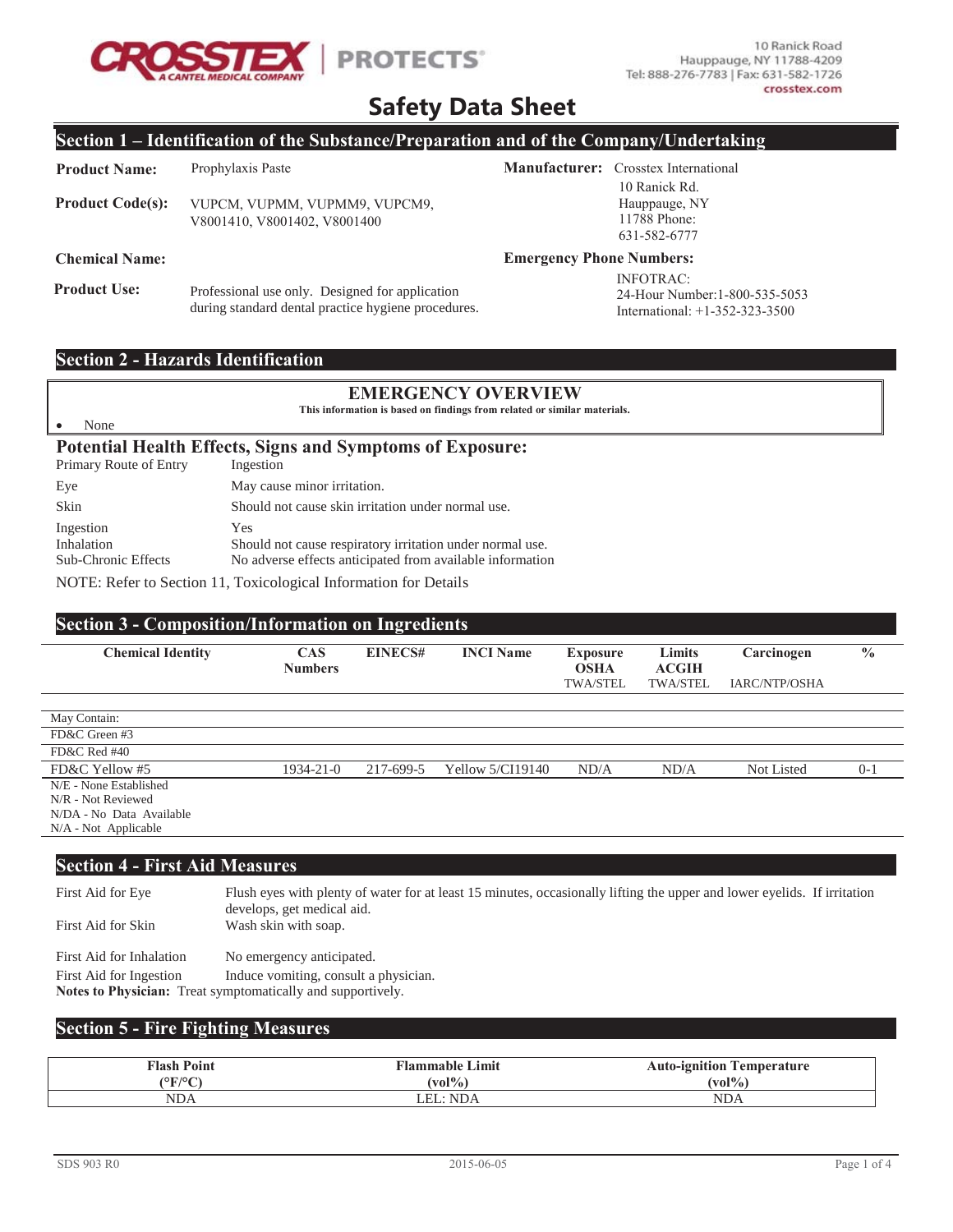UEL:.NDA

### **Method:**

-

Extinguishing Media: Fire Fighting Instructions:

Unusual Hazards:

## **Section 6 - Accidental Release Measures**

Spill or Release Procedures N/A

### **Section 7 - Handling and Storage**

Handling N/A Storage Do not store above 25 degrees C (77 degrees F). Keep out of direct sunlight. Explosion Hazard N/A

# **Section 8 - Exposure Controls / Personal Protection**

#### Engineering Controls

# **Personal Protective Equipment**

General None expected to be needed Eye/ Face Protection Skin Protection Respiratory Protection

### **Section 9 - Physical and Chemical Properties**

| Appearance<br>White, tenacious paste           |            | Odor & Odor Threshold<br><b>Odorless</b> |                                                                        |            | $_{\rm P}$ H<br><b>NDA</b> | <b>Specific Gravity</b><br>$(H_2O=1)$<br>1.10 |                                        | <b>Viscosity</b><br>Paste                                          |  |                                              | % Volatile<br><b>NDA</b> |                               |
|------------------------------------------------|------------|------------------------------------------|------------------------------------------------------------------------|------------|----------------------------|-----------------------------------------------|----------------------------------------|--------------------------------------------------------------------|--|----------------------------------------------|--------------------------|-------------------------------|
| <b>Boiling Point/</b><br><b>Freezing Point</b> |            | <b>Decomposition</b><br>Temperature      | <b>Octanol/Water</b><br><b>Partitioning</b><br>Coefficient<br>Log Po/w |            |                            | Vapor<br><b>Pressure</b><br>(mm Hg):          | Vapor<br><b>Density</b><br>$(AIR = 1)$ |                                                                    |  | Evaporation<br>Rate<br>$(Butv1$ Acetate = 1) | <b>Ignition</b>          | <b>Solubility</b><br>In Water |
| 300°C/572°F                                    |            | <b>NDA</b>                               |                                                                        | <b>NDA</b> |                            | $@25^{\circ}$ CNil                            |                                        |                                                                    |  | Nil                                          | N/A                      | None                          |
| <b>Flash Point</b><br>$(^{\circ}F/^{\circ}C)$  |            | <b>Flammable Limit</b><br>$(vol\%)$      |                                                                        |            |                            |                                               |                                        | <b>Auto-ignition Temperature</b><br>$\left(\mathrm{vol}\% \right)$ |  |                                              |                          |                               |
|                                                | <b>NDA</b> |                                          |                                                                        |            | $LEL - NDA$<br>$UEL - NDA$ |                                               |                                        |                                                                    |  | <b>NDA</b>                                   |                          |                               |

# **Section 10 - Stability and Reactivity**

| <b>Stability:</b>                        | Inco |
|------------------------------------------|------|
| Stable                                   | N/A  |
| <b>Hazardous Decomposition Products:</b> | Haz  |
| N/A                                      | N/A  |
| <b>Conditions to Avoid:</b>              |      |
| N/A                                      |      |

**Incompatibility (Materials to Avoid): Hazardous Polymerization:**<br>N/A

# **Section 11 - Toxicological Information**

| <b>Acute Oral Toxicity</b> | Dermal<br>Acute            | Inhalation<br>Acute | <b>Irritation</b> | <b>Irritation</b> |
|----------------------------|----------------------------|---------------------|-------------------|-------------------|
|                            | $\mathbf{r}$ .<br>roxicity | Toxicity            | – skin            | Eve<br>- 1        |
| <b>NDA</b>                 | <b>NDA</b>                 | NDA                 | <b>NDA</b>        | <b>NDA</b>        |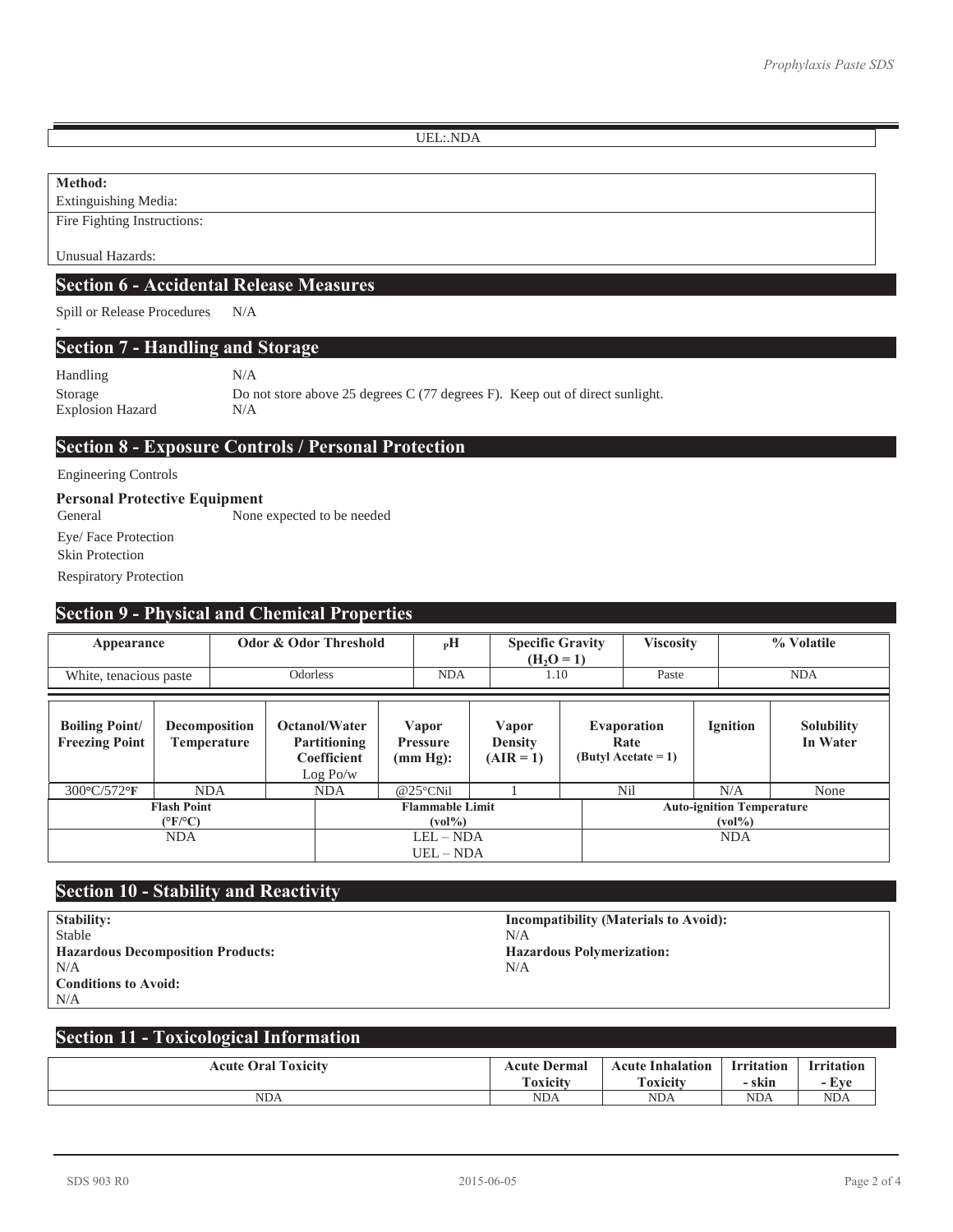| .ansitization                   |                      | $\overline{\phantom{a}}$<br>Su<br>chronic<br><b>AVIOU</b><br> |
|---------------------------------|----------------------|---------------------------------------------------------------|
| NDA                             | $\sim$ $\sim$<br>NDA | ND <sub>f</sub>                                               |
| $\sim$<br><b>DITT</b><br>111LUM |                      |                                                               |

# **Section 12 - Ecological Information**

#### **Ecotoxicological Information**

| <b>Acute Toxicity</b><br><b>To Fish</b> | <b>Acute Toxicity</b><br>to Invertebrates | <b>Acute Toxicity</b><br>to Algae | <b>Bioconcentration</b> | <b>Toxicity to Sewage Bacteria</b> |
|-----------------------------------------|-------------------------------------------|-----------------------------------|-------------------------|------------------------------------|
| N/DA                                    | N/DA                                      | N/DA                              | N/DA                    | N/DA                               |

#### **Chemical Fate Information**

| <b>Biodegra</b><br>adahir.                                       | NT/D<br>. .<br>.,<br>the contract of the contract of the contract of |
|------------------------------------------------------------------|----------------------------------------------------------------------|
| $\Gamma$ hemical $\Gamma$ .<br><b>Jemand</b><br>T<br>$\sim$<br>- | N/DA<br>the company of the company of the                            |
| $\sim$                                                           |                                                                      |

To the best of our knowledge, the ecotoxocological and chemical fate properties have not been thoroughly investigated. Do not allow to enter drinking water supplies, wastewater, or soil.

#### **Section 13 - Disposal Considerations**

Follow Federal, State and Local regulations for disposal. For EU Member States, please refer to any relevant Community provisions relating to waste. In their absence, it is useful to remind the user that national or regional provisions may be in force.

### **Section 14 - Transport Information**

| <b>DOT (49 CFR 172)</b>                     |                        |
|---------------------------------------------|------------------------|
| Proper Shipping Name:                       | Non-Regulated Material |
| <b>Identification Number:</b>               | N/A                    |
| Marine Pollutant:                           | N <sub>0</sub>         |
| <b>Special Provisions:</b>                  | N/A                    |
| <b>Emergency Response Guidebook (ERG)#:</b> | N/A                    |
| <b>IATA (DGR):</b>                          |                        |
| Proper Shipping Name:                       | Non-Regulated Material |
| Class or Division:                          | N/A                    |
| UN or ID Number:                            | N/A                    |
| Packaging Instructions:                     |                        |
| <b>Emergency Response Guidance (ICAO)#:</b> |                        |
| IMO (IMDG):                                 |                        |
| Proper Shipping Name:                       | Non-Regulated Material |
| Class or Division:                          | N/A                    |
| UN or ID Number:                            | N/A                    |
| Special Provisions & Stowage/Segregation:   | None                   |
| <b>Emergency Schedule (EmS)#:</b>           |                        |
| <b>Other Information:</b>                   |                        |

# **Section 15 - Regulatory Information**

#### **US Federal Regulations**

| Clean Air Act: HAP/ODS             | This product contains the following hazardous air pollutants (HAP's) or ozone depleting<br>substances (ODS's), as defined by the U.S. Clean Air Act: |
|------------------------------------|------------------------------------------------------------------------------------------------------------------------------------------------------|
|                                    | <b>NONE</b><br>$\bullet$                                                                                                                             |
| Clean Water Act:                   | This product contains the following chemicals listed under the U.S. Clean Water Act Priority                                                         |
|                                    | Pollutant List:                                                                                                                                      |
|                                    | <b>NONE</b><br>$\bullet$                                                                                                                             |
| FDA: Food Packaging Status         | This product has not been cleared by the FDA for use in food packaging and/ or other<br>applications as an indirect food additive.                   |
| Occupational Safety and Health Act | This product is not considered a hazardous chemical under the OSHA Hazard Communication                                                              |
|                                    | Standard.                                                                                                                                            |
| <b>RCRA</b>                        | This product contains no chemicals considered to be hazardous waste under RCRA (40 CFR)                                                              |
|                                    | $261)$ .                                                                                                                                             |